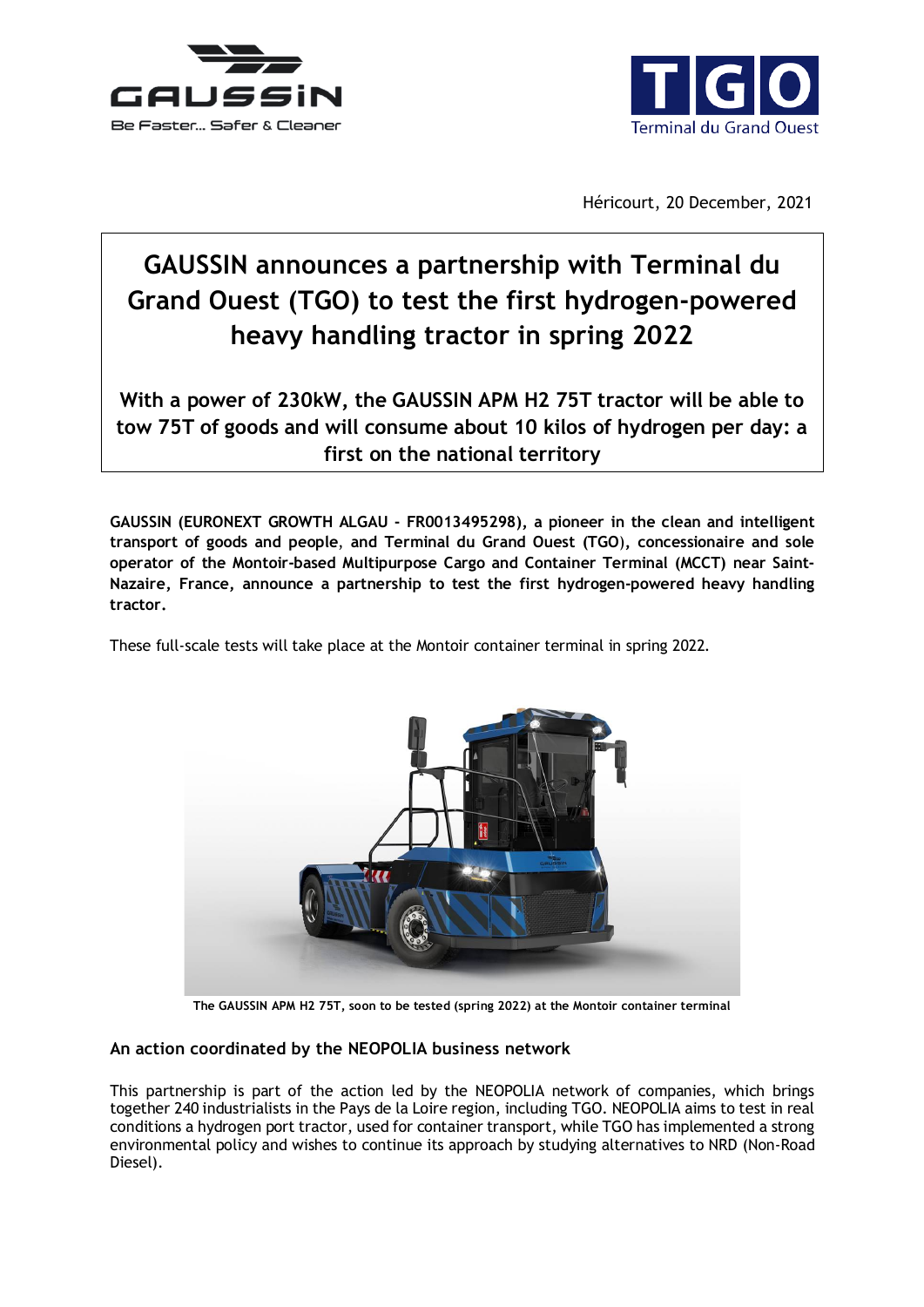This action is part of the H2 Loire Vallée project, which aims to :

- Test a zero-emission port vehicle in real conditions
- Optimize its operation in an intensive and diversified logistic use
- Evaluate the reaction of users to a new product
- Invite neighboring port and industrial players to try it out, in order to raise awareness and act collectively
- To be the demonstration site of an innovation for a potential wider replicability on the CMA-CGM and Maritime-Kuhn groups, shareholders of TGO.

### **A national first, supported by the public authorities**

Gaussin is once again putting its technology at the service of an innovative and ambitious project. With a power of 230kW, its APM H2 75T tractor will be able to tow 75T of goods and will consume about 10 kilos of hydrogen per day. This performance is a first on the national territory.

The project has also received the support of the Pays de la Loire Regional Council and is part of the region's ambitious roadmap for 2030. More broadly, a major political issue is at stake, as the next challenge is to provide hydrogen supplies throughout the country.

#### **A project in line with the announcements made at the Hyvolution show**

This project is also in line with the announcements made in October 2021 at the Hyvolution trade show, bringing together hydrogen players. Gaussin and TGO [spoke together,](https://www.youtube.com/watch?v=P0H3JpkgdWI) calling for the testing of a hydrogen-powered heavy handling tractor in a pioneering spirit shared by both partners.

The Hyvolution exhibition was an opportunity to confirm that hydrogen is a booming technology and that heavy handling equipment can benefit from it in an extremely promising way. The port and industrial areas of Saint-Nazaire, which are particularly well suited to the deployment of this energy vector, represent an ideal playground for developing this technology in real-life situations.



**Olivier Hamelet (TGO) and Raphael Perey (Gaussin) at Hyvolution 2021 (ATM H2 38T in background)**

"*Through this partnership with TGO, in coordination with the NEOPOLIA network, Gaussin once again demonstrates its pioneering spirit and determination to decarbonize logistics activities. Our mastery of hydrogen technology will enable us to tow 75 tons of goods while consuming about 10 kg of hydrogen per day, for the first time in France. We are proud to carry out this test with TGO in this*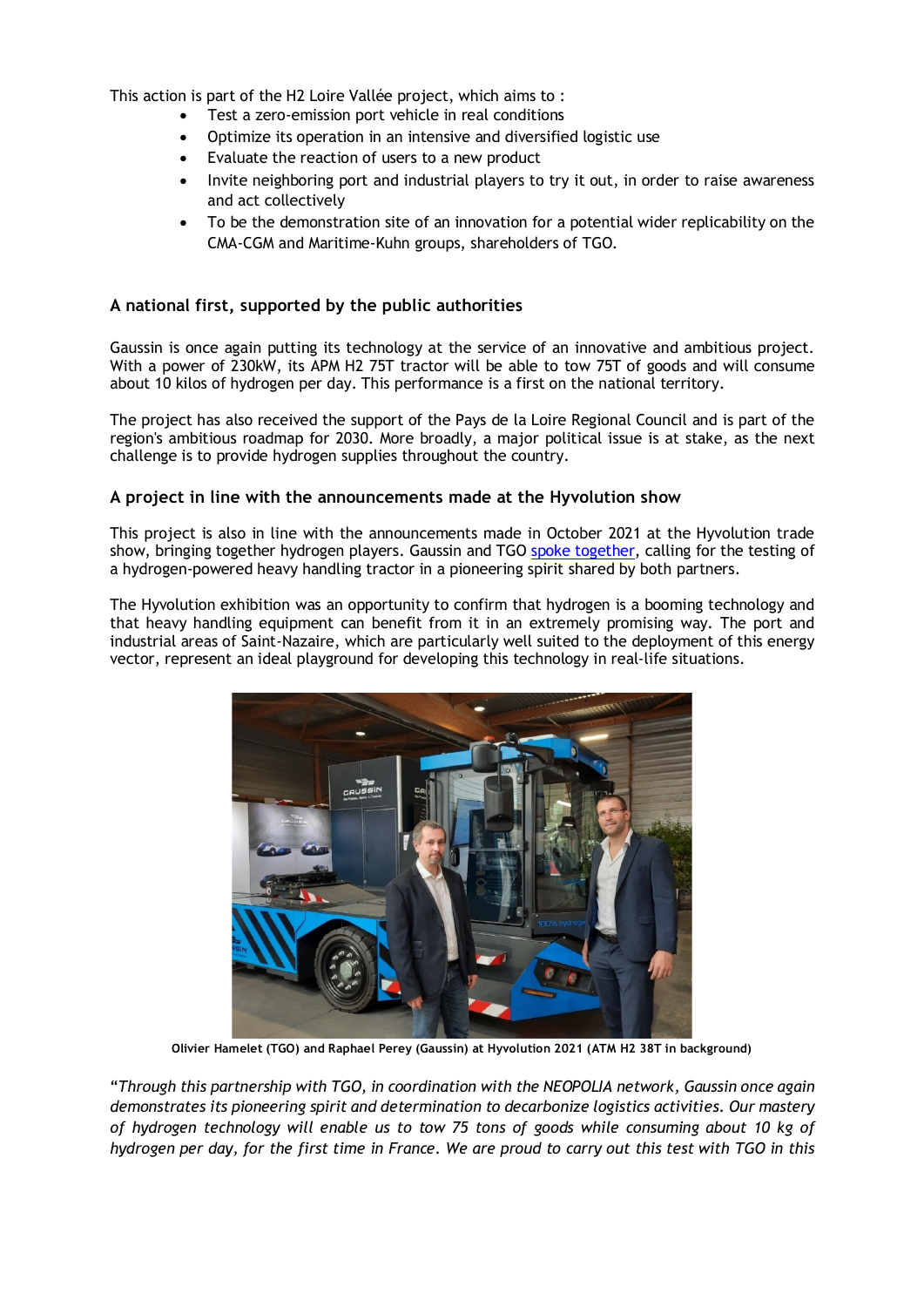*region, which is emblematic of French port activities, and we look forward to rapidly deploying this technology on a large scale*"*,* said **Christophe Gaussin, CEO of GAUSSIN**.

*"It is with great pride that we will be testing the first French hydrogen port tractor from GAUSSIN at the Terminal du Grand Ouest (TGO) next spring. This cooperation, made possible thanks to the NEOPOLIA network, will allow us to respond to public health issues and to strengthen our position in the energy transition. Thus, we hope to actively contribute to the development of hydrogen in the Pays de la Loire region",* **said Olivier Hamelet, Technical Director of TGO.**

## **Upcoming event : Dakar 2022 in Saudi Arabia: 1 to 14 January 2022**

#### **About GAUSSIN**

GAUSSIN is an engineering company that designs, assembles and sells innovative products and services in the transport and logistics field. Its know-how encompasses cargo and passenger transport, autonomous technologies allowing for self-driving solutions such as Automotive Guided Vehicles, and the integration all types of batteries, electric and hydrogen fuel cells in particular. With more than 50,000 vehicles worldwide, GAUSSIN enjoys a strong reputation in four fast-expanding markets: port terminals, airports, logistics and people mobility. The group has developed strategic partnerships with major global players in order to accelerate its commercial penetration: Siemens Postal, Parcel & Airport Logistics in the airport field, Bolloré Ports and ST Engineering in ports and Bluebus for people mobility. GAUSSIN has broadened its business model with the signing of license agreements accelerating the diffusion of its technology throughout the world. The acquisition of METALLIANCE confirms the emergence of an international group present in all segments of intelligent and clean vehicles.

In October 2021, GAUSSIN won the Dubai World Challenge for Self-Driving Transport.

GAUSSIN has been listed on Euronext Growth in Paris since 2010.

More information on [www.gaussin.com.](http://www.gaussin.com/)



## **Contacts**

**GAUSSIN Ulysse Communication** Christophe Gaussin, [invest@gaussin.com](mailto:invest@gaussin.com) Nicolas Daniels, [ndaniels@ulysse-communication.com](mailto:ndaniels@ulysse-communication.com) +33(0)3.84.46.13.45 +33(0)6.63.66.59.22 Charles Courbet, [ccourbet@ulysse-communication.com](mailto:ccourbet@ulysse-communication.com) +33(0)6.28.93.03.06